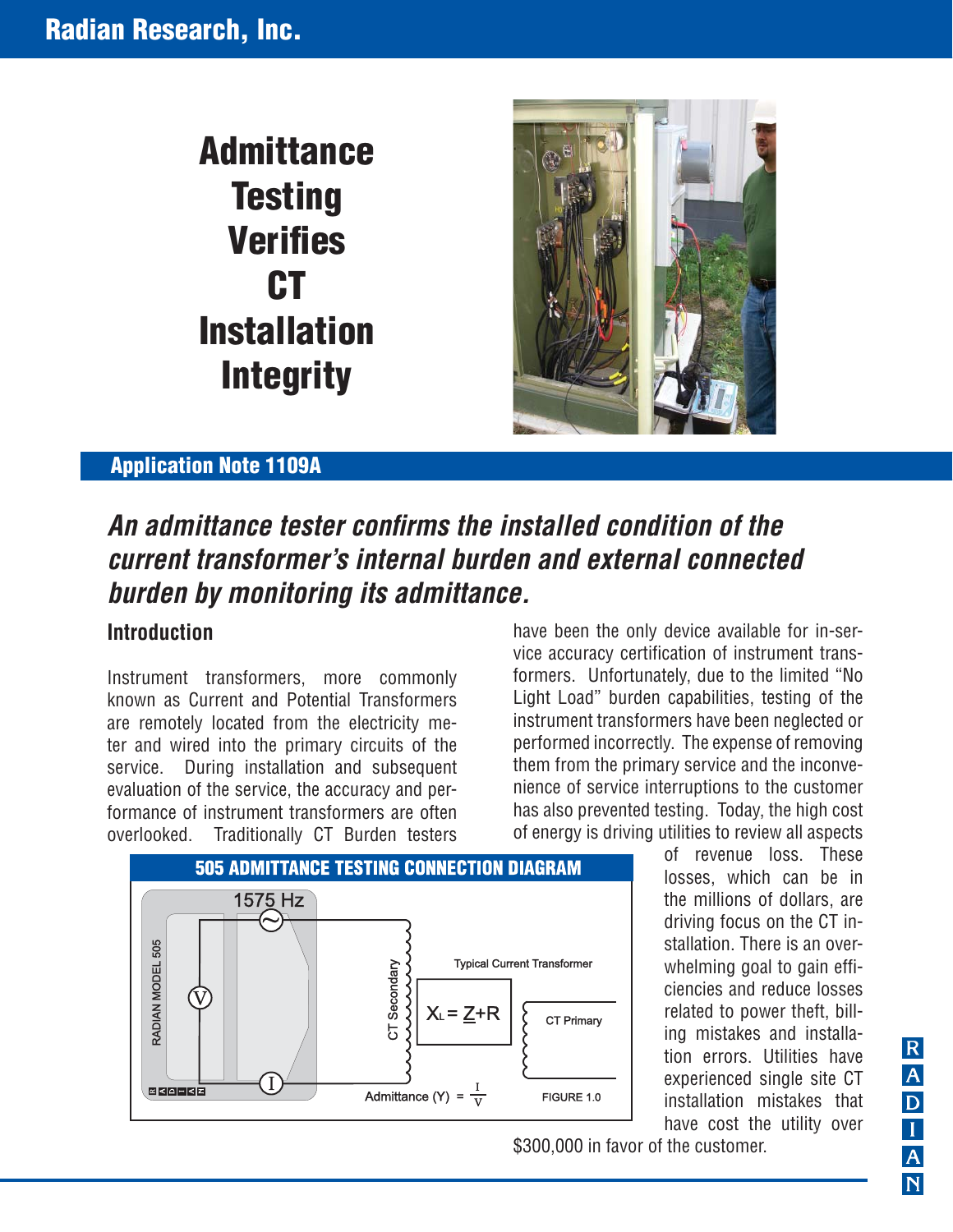# **Admittance Testing 101**

Admittance testing checks for abnormal admittance by injecting an audio frequency into the secondary of an in service transformer, and detecting the circuit admittance. Admittance (Y) is the inverse of impedance (Z) and is typically shown as mS (miliSiemens). The Radian 505 CT/PT Analyzer uses an audio frequency of 1575 Hz. When injected onto a 50/60Hz line, avoids interaction with harmonics that may be present, and possibly cause a false signal in the audio frequency detecting circuitry.

The best way to establish the "normal" reading is to record measurements during installation and at subsequent test intervals. Admittance values depend on the transformer's  $\mathsf{X}_\mathsf{L}$  as seen in FIGURE 1.0. The  $\mathsf{X}_\mathsf{L}$  value will encompass the transformer core design, burden rating, ratio, etc., but additions due to non-fault conditions (such as temperature, primary load, etc.) are small in comparison to the change caused by fault conditions. In-service current transformers are usually tested in groups, a high admittance reading obtained on one current transformer in the group strongly implies that a fault condition

## **Why Test Admittance?**

Relaying or metering current transformers have very low error when operated within the specified current and burden ratings. Therefore, it is known that the circuit admittance of any particular current transformer installation is nearly constant throughout the normal operating range, unless a



Secondary Current

turn, where as the Z in FIGURE 1.0 will change); (2) an abnormal internal or external resistance (such as a high-resistance connection - loose or corroded, where as the R in FIGURE 1.0 will increase); or (3) the current transformer is operating under abnormal conditions (such as dc in the primary). Serious faults are immediately obvious due to an abnormally high admittance reading, normally at least 1.5 times the normal reading. Transformers with a wrong ratio, exampled as a connection to the wrong tap, will have readings substantially different than normal readings.

**TYPICAL BURDEN CHALLENGE** 

x

 $4.0\,$ 

 $8.0$ 

FIGURE 2.0

does exist. Admittance testing provides a quick, non-invasive way to evaluate the CT installation integrity, with or without load, at the customer

 $2.0$ 

## "Burden Only" Testing is not Sufficient

Current transformers are designed to supply a known current, dictated by the turns ratio, into a known burden and maintain a stated accuracy. The principle of a current transformer burden tester is to challenge the capability of the current transformer in service to deliver a current into the existing known burden.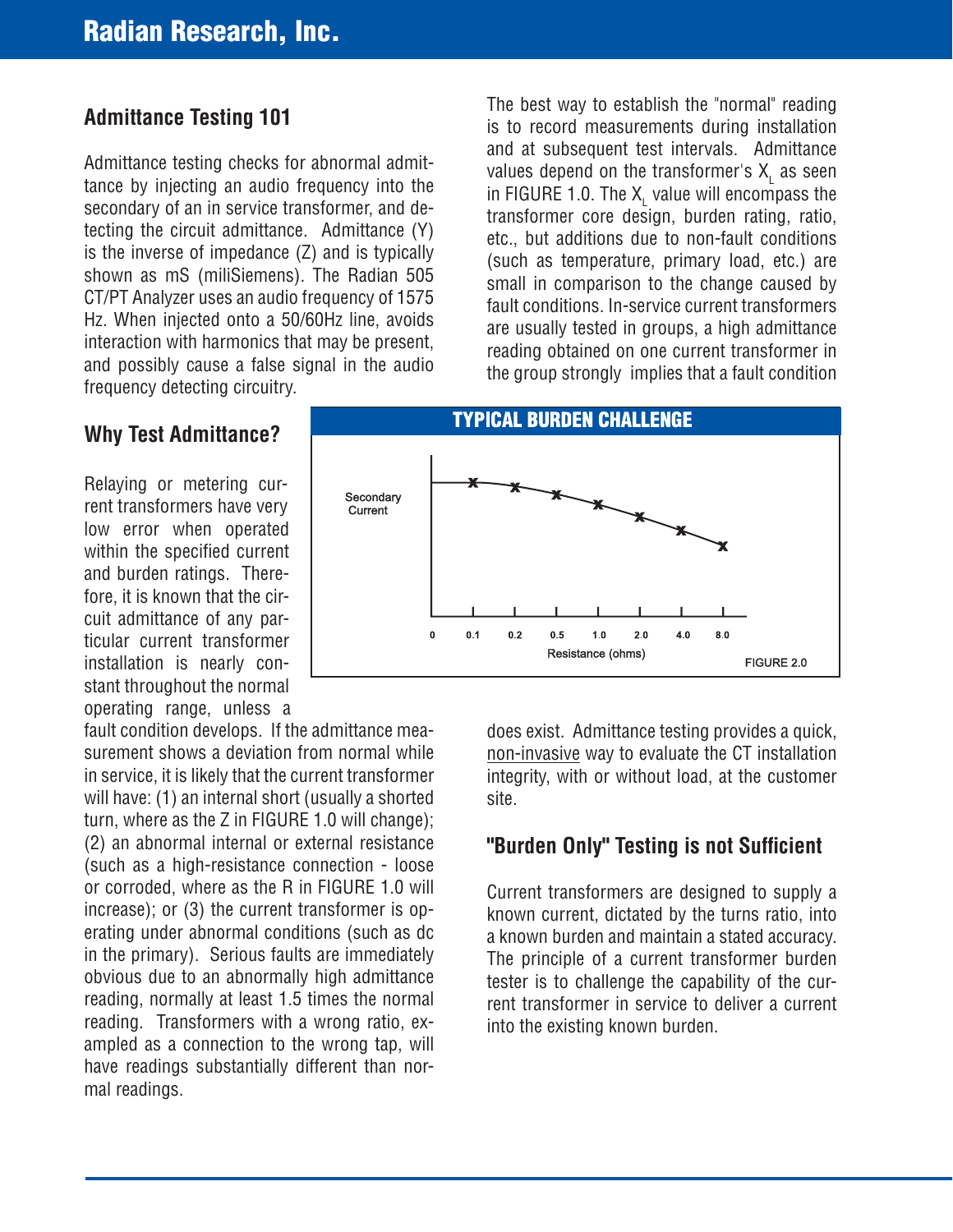The burden challenge is presented to the in service current transformer secondary in the form of a known ohmic resistance value that is added in series with the current transformer secondary loop. The total burden of the current transformer secondary loop is made up of the watthour meter or relay current coils, the mounting device, test switch, connection resistances, and the length and size of the loop wiring. Therefore, each current transformer has a unique secondary burden when installed in a relaying or metering circuit. Assuming that the technician or engineer has properly sized the current transformer to withstand the secondary burden, the current

| Detection Capabilities Admittance Vs. Burden Testing |                                 |  |                 |
|------------------------------------------------------|---------------------------------|--|-----------------|
|                                                      | Detection Ability   Burden Test |  | Admittance Test |
|                                                      | Open Secondary                  |  |                 |
|                                                      | CT Shorting Clip                |  |                 |
|                                                      | High Secondary Burden           |  |                 |
|                                                      | CT Name Plate Error             |  |                 |
|                                                      | <b>CT Magnetization</b>         |  |                 |
|                                                      | <b>Shorted Windings</b>         |  |                 |
|                                                      | <b>Bad Meter CT</b>             |  |                 |
|                                                      | Power Theft                     |  |                 |
|                                                      |                                 |  |                 |

transformer will provide currents according to its accuracy class rating. Should the burden tester's additional burden exceed the designed burden capability of the current transformer, the transformer will not be able to supply the same level of current to the increased burden and the net result is a drop in the transformers secondary current. A typical burden challenge is shown in FIGURE 2.0.

The amount of this current drop is dependent on a number of factors and is not absolutely definable. The operating current level of the current transformer is a major factor. Current transformers operating at very low currents can support several times the burden rating because at low currents the flux density of the core is reduced leaving a considerable margin for additional flux before saturation. Therefore, performing burden test at low secondary current levels is not very accurate or conclusive. The most accurate and revealing burden tests are performed at the full rated secondary current. At the upper end of the current range, additional burden quickly pushes the current transformer out of its operating range and causes significant drops in output current.

Another factor affecting the current transformer burden capability is the current transformer rating factor. Current transformers with high rating factors can support additional burden than that given on the CT nameplate for the nominal 5 ampere rating. Therefore, the same interpre-

tative consideration as with low secondary currents must be exercised in these cases.

## **Additional CT Tests**

#### *CT Ratio Test*

A CT ratio test is performed by placing clamp-on amp meters on both the primary and the secondary circuit wires.

Then record the measurement of current flowing in both at as near to simultaneous as possible. The simultaneous readings are required for loads that are variable. The ratio is calculated by dividing the current reading of the secondary into the primary current reading. Example (350 primary amps / 3.5 secondary amps = 100:1 ratio). The resultant is the ratio. The nameplate rating for a 5 amp current transformer would be five times that or 500:5.

#### *Phase Angle Test*

Some test equipment provides a phase angle indication. The phase angle measurement can be used to verify polarity of the current transformer under test. Depending upon the test instrument, this can be a meter reading, a light indicating correct or reverse polarity, or as a text message on a display.